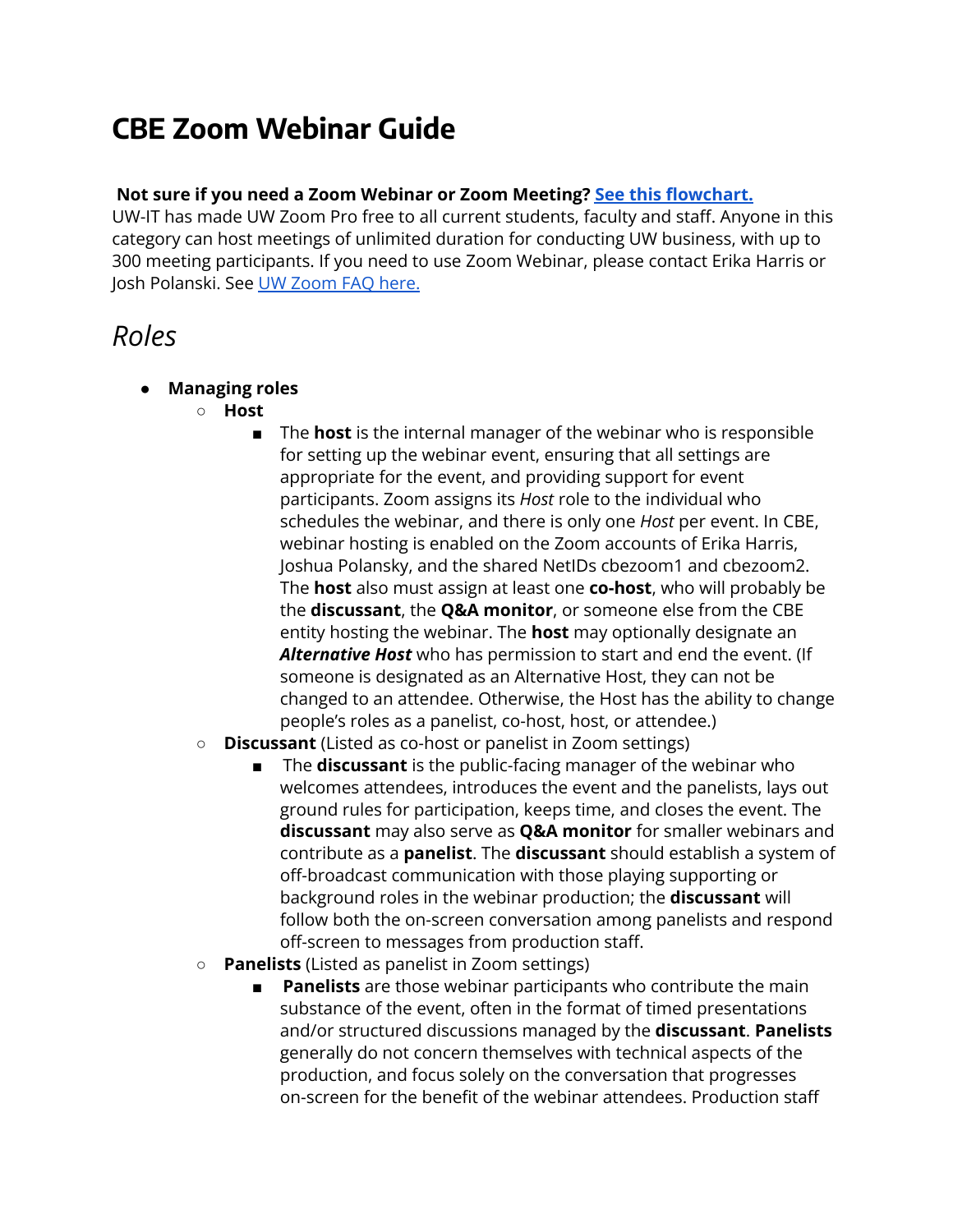will generally refrain from communicating with **panelists** during a webinar unless the panelist is the only individual who can perform a required task, such as adjusting a poor camera angle. The panelist should NOT register as an attendee. They should use the panelist email they get from the Host.

- **○ Q&A Monitor** (Listed as co-host or panelist in Zoom settings)
	- For events with time dedicated to question and answer periods, the **Q&A monitor** is responsible for reviewing questions submitted by **attendees** through the webinar's Q&A function. The **Q&A monitor** may be tasked with selecting the questions that the **discussant** will read to **panelists**. Once the question has been answered either the Q&A monitor or the discussant should mark the question as answered to remove it from the list. The Q&A monitor should NOT register as an attendee. They should use the panelist/co-host email they get from the Host. (This is not an official role in Zoom webinars, but important for the conversation roles. This person could be listed as a panelist or a co-host in Zoom settings.)

## **● Attendees**

**○ Attendees** observe the webinar and may ask questions of participants during the question and answer period. They are not empowered to activate video or microphone options, but they may participate in Chat, Poll, and Q&A elements if the *Host* or *co-host* has activated any of these features. The *Host* or *co-host* may elevate an **attendee** to the role of **panelist** to allow greater interaction. Once upgraded to **panelist**, an individual who entered the webinar as **attendee** may participate with video and microphone functions. During the transition from attendee to panelist, the attendee loses the video feed briefly. If you want to have an attendee speak briefly and not have them lose connection, the Host can manually turn an attendee's microphone on for them to have the ability to talk. The Host is responsible for turning the attendee's microphones on and off. The attendee's video cannot be enabled unless they are promoted to a panelist. The *Host* and *co-host* may demote the **panelist** to **attendee** status at their discretion. They may also remove an **attendee** from the webinar at their discretion. Attendees cannot see who else is an attendee until they post something in Q&A or Chat (if those features are enabled) that allows everyone to see their name.

## *Webinar instructions*

## **Day before webinar**

- **Host** confirms that all panelists have been added
	- **Host** makes sure to have email addresses for the discussant, panelists, and Q&A monitor so they can be added as needed during the webinar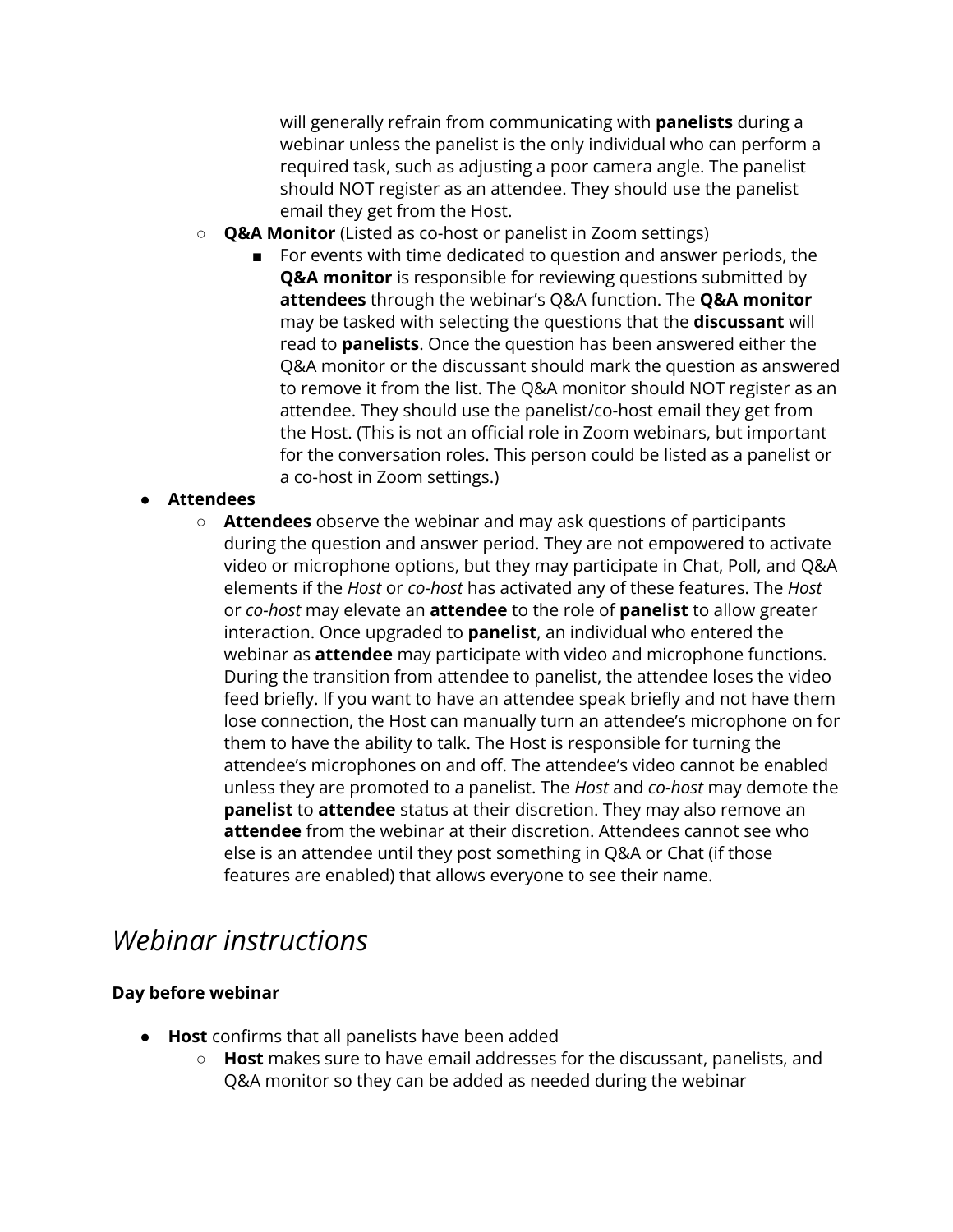## **15 minutes before webinar start time**

- **Host** opens the webinar (You are in practice session mode and only Panelists/Co-Hosts/Hosts can enter the Zoom room. Do NOT click broadcast yet.)
- **Discussant**, **panelists**, and **Q&A monitor** join
- **Host** confirms Q&A settings
	- Open Q&A and click settings icon in upper right corner
	- Recommended settings:
		- Uncheck *allow anonymous questions*
		- Check *all questions*
		- Check *attendees can upvote*
		- Check *attendees can comment*
- **Host** confirms chat settings
	- Open chat and click the three dots
	- Recommended settings:
		- Check *all panelists*
- **Host** confirms participant settings
	- Open participants window, click three dots at right bottom of panel
	- Recommended settings:
		- Check *mute* panelists on entry
		- Check *allow panelists to mute themselves*
		- *■* Uncheck *play enter/exit chime*
		- *■* Uncheck *lock webinar*
		- *■* Check *allow panelists to start video*
		- *■* Uncheck *raise hand*
		- *■* Check *view the participant count*
		- *■* Check *follow host view*
- *●* **Host** confirms video setting
	- *○* Next to video arrow, select video settings
	- *○* Recommended settings:
		- *■* Check *hide non-video participants (This means that any panelist/co-host/host with their video turned off will not be visible to attendees.)*
- *●* If desired, **host** changes name to appropriate department/lab/center or hashtag
- *●* **All participants** may change their display names at this point
- *●* **Discussant** reminds all participants of their roles
- *●* **Host** confirms who has their video and microphones on/off
	- *○* Panelists and discussant should have their video and microphones on, and everyone else should have their video off and microphones muted
- *●* **Host** tests speakers, microphones, and screen sharing for any participants planning to use that function
- *●* **Discussant** reminds all participants of time limits for presentations and Q&A

## **Five minutes before webinar start time**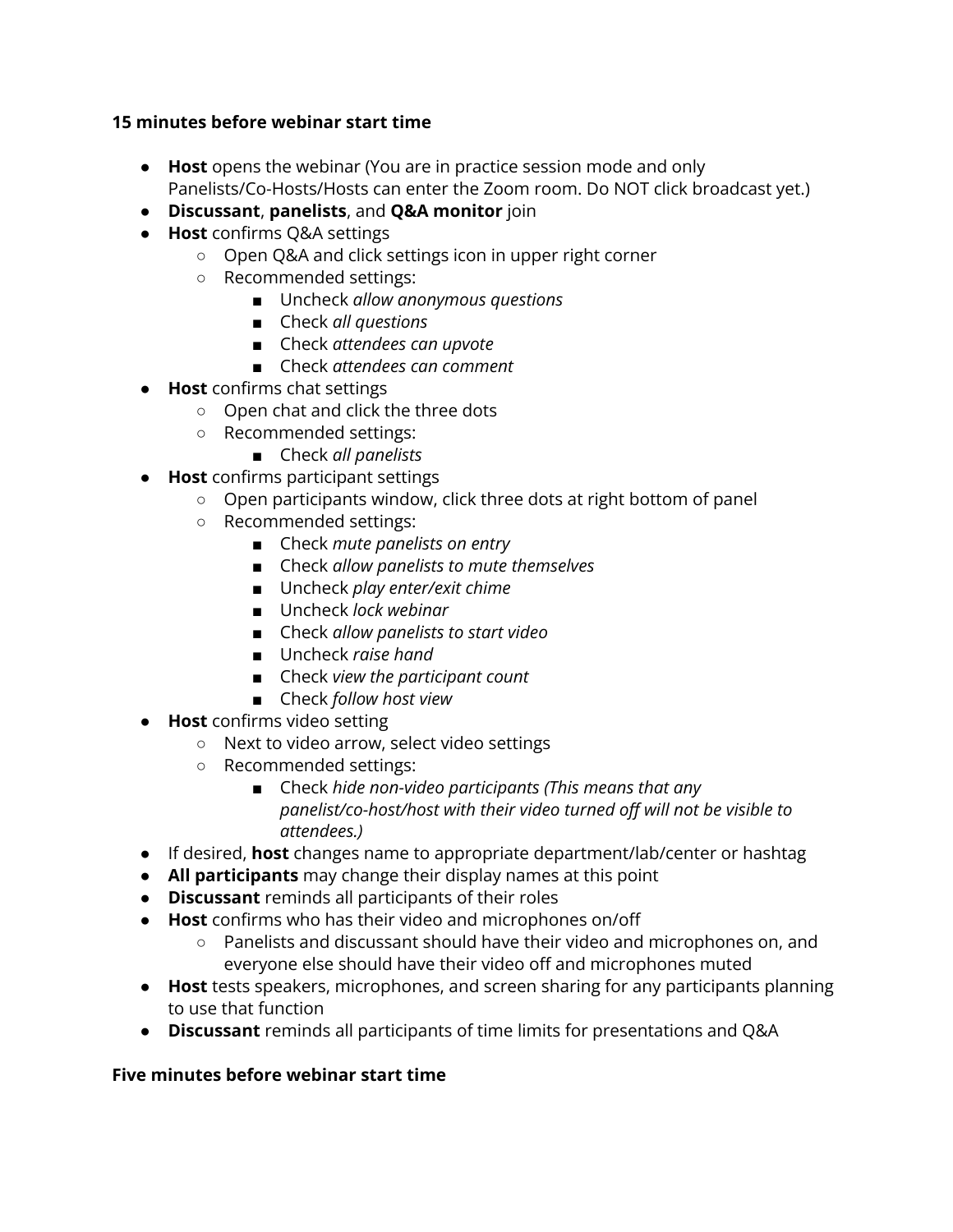- **Host** mutes all panelists, turns off video for host and Q&A monitor
- **● Host asks all production staff to turn off their video. Then, from the three-dot menu, the Host hides non-video participants.**
- **Host** shares screen with message welcoming attendees to the event
- **Host** broadcasts the webinar (Now attendees will start entering the room. Anything that is said or shown through video is visible to attendees.)
- **Host** ensures that the recording starts or, if recording does not start, manually records the session

## **One minute before webinar start time**

**• Discussant** welcomes attendees and informs them that the webinar will begin shortly

## **Webinar begins**

- **Discussant** welcomes attendees to the webinar:
	- "Welcome to [event name]. Before we get started with our panel introductions and discussion, I want to invite our audience to submit questions to our panelists through the Q&A function. If you have technical issues, please send a message to our Zoom support person, [name of host], through the chat function. We also encourage you to share this event with others. You can tweet about the event using the hashtag [hashtag]. This event is being recorded and can be viewed after we wrap up at [website or YouTube channel]."
- **Host** sends the following message to all panelists and attendees through the chat function:
	- "Please direct all technical questions (connection, audio, video) to me in this chat box. For questions and comments directed to panelists, please use the Q&A function. We will try to address as many questions as possible."
	- Reminder that the chat function is similar to Zoom meetings in that if you log on later, the messages that were previously sent are not visible. Therefore you may need to repost messages or have reminders for late comers.
- **Q&A monitor** reviews questions and communicates with the **discussant** through the chat function to decide on which questions to ask the panelists
- **Host** responds to technical questions in the chat box, removes attendees if necessary, and provides other technical support as needed

## **After panelists' presentations**

● **Discussant** transitions to the question and answer period and asks questions selected from the Q&A function

## **Five minutes before end of webinar**